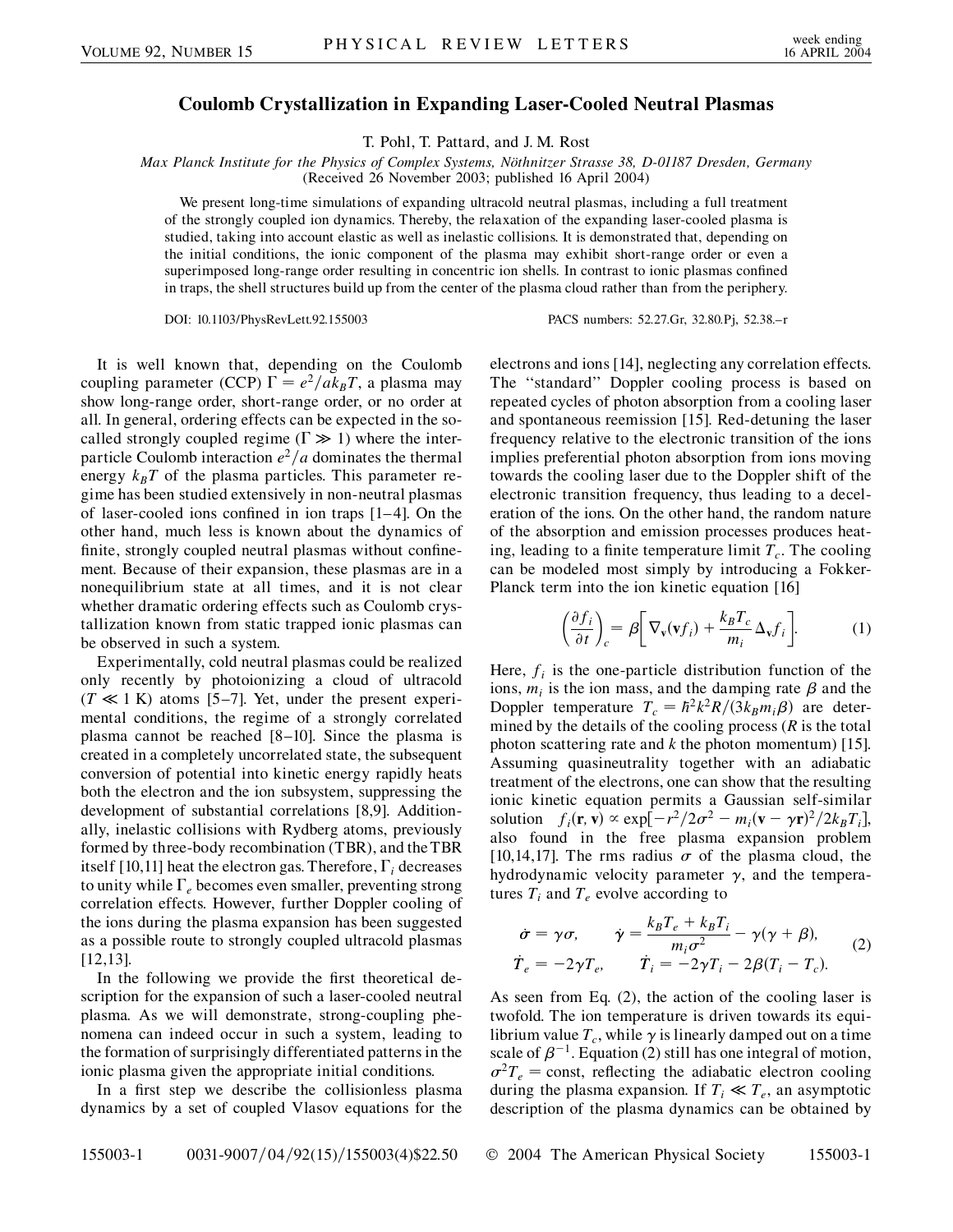neglecting terms of order  $\gamma$  compared to the damping rate  $\beta$  in Eq. (2), which yields in the long-time limit

$$
\sigma^2 \approx \sigma^2(0)\sqrt{1 + 2\frac{k_B T_e(0)}{\beta m_i \sigma^2(0)}} t \sim \sqrt{t}.
$$
 (3)

This is in marked contrast to the free expansion, where  $\sigma^2 \approx \sigma^2(0) + [k_B T_e(0)/m_i] t^{2/\infty} \tau^2$ . Hence, Doppler cooling of the ions not only reduces their temperature but also drastically retards the decrease in plasma density, supporting development of strong correlations.

In a second step, we have performed a more elaborate numerical simulation based on a hybrid method treating the two plasma components on different levels of sophistication. Since the electrons are not strongly coupled and their relaxation time, determined by the electron plasma frequency, is small compared to both the plasma expansion time and the inverse of the ionic plasma frequency sion time and the inverse of the folic plasma requency  $\omega_p = \sqrt{4\pi e^2 \rho/m_i}$ , an equilibrium fluid model provides an adequate description of the electron dynamics [10]. We account for the initial electron evaporation by determining the fraction of trapped electrons from the results of Ref. [5]. The ions move as classical particles under the action of the electronic mean field and the direct ion-ion interaction calculated with a particle tree procedure developed in [18]. In analogy to Eq. (1), cooling is described by adding a Langevin force to the ion equations of motion. The electron temperature is determined by energy conservation for the total system consisting of the plasma and the radiation field. This hybrid treatment allows us to study effects of strong ion correlation over long times, since atomic time scales need not be resolved as in a full molecular dynamics (MD) simulation [8,19].

In Fig. 1 we compare the time dependence of the plasma rms radius obtained from Eq. (2) with the hybrid-MD simulation and the analytical approximation [Eq. (3)]. There is good overall agreement between the two numerical approaches. Moreover, they both nicely two numerical approaches. Moreover, they both nicely<br>reproduce the asymptotic  $\sqrt{t}$  behavior of Eq. (3). On the other hand, the width calculated from the MD simulation is significantly shifted to lower values. A comparison with a particle-in-cell treatment of the ions, also shown in Fig. 1, clearly reveals that the slower plasma expansion is due to the negative correlation pressure [8,17], which partly compensates the thermal electron pressure. Note that here the influence of ion correlations is completely different from the case of free plasma expansion, where the initial correlation heating was found to dominate the negative correlation pressure and hence accelerate the plasma expansion [17].

Up to this point we have taken into account the electron-ion interaction on the basis of a mean field description only. However, it has been found that electron-ion collisions leading to the formation of Rydberg atoms through TBR may significantly alter the expansion dynamics at these low electron temperatures



FIG. 1. The size of a laser-cooled plasma as compared to that of a freely expanding plasma of the same initial-state parameters (dotted line). The solution of Eq. (2) (dashed line) matches the particle-in-cell treatment (circles), showing that the difference to the hybrid-MD simulation (solid line) comes from the ionic correlations. The inset shows a comparison of the numerical solution with the analytical approximation [Eq. (3)].

[5,10]. In order to include these processes in our description, we use a Monte Carlo treatment [11,20] to account for TBR and inelastic electron-Rydberg atom collisions. In addition to these processes the influence of the cooling laser on the Rydberg atoms should be addressed. By the very nature of the cooling process, a significant fraction of the ions is found in an excited state at all times. Thus, TBR may produce doubly excited, and hence autoionizing, Rydberg atoms with a considerably large rate. For low enough principal quantum numbers, the autoionization rate of these states becomes comparable to and even exceeds the radiative decay rate of the excited core. For the case of strontium, the *l*-averaged autoionization rate becomes important at  $n \approx 50$ . For electron temperatures of the present type of experiments, Rydberg atoms typically recombine into states with much higher *n* so that Auger ionization does not play a role initially. However, in the course of the gas evolution the Rydberg electron moves down the energy ladder by subsequent inelastic electron-atom collisions. Since the energy shift of the core transition used for laser cooling is of the same order of magnitude as the autoionization rate [21], the Rydberg atoms formed by TBR are still resonant with the cooling laser. Hence, even if the time scale of collisional deexcitation is longer than the lifetime of the core-excited state, the cooling laser will continue to drive the core transition so that the atom will be in the core-excited state for a significant fraction of time. Because the energy connected with the core transition is of the order of  $10^4$  K, each free electron produced by autoionization will rapidly leave the plasma volume. Hence, the combined action of the cooling laser, TBR, and collisional deexcitation is expected to remove electrons from the plasma and destroy the plasma, until recombination stops when the electron density has become too small. In order to suppress this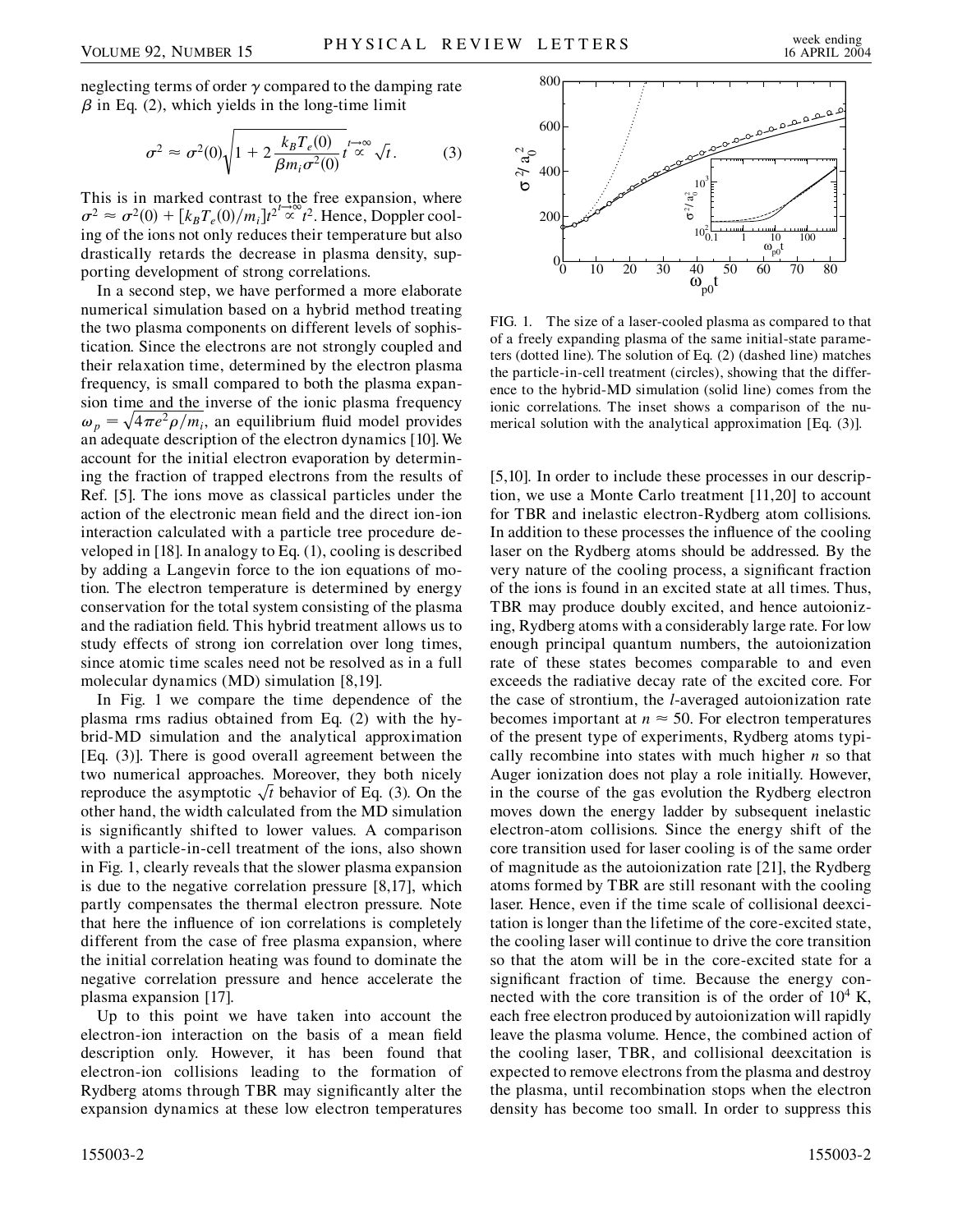electron loss one has to choose initial conditions which lead to a tolerable TBR rate [22].

If time and length are measured in units of the initial ion plasma frequency  $\omega_{p0}$  and Wigner-Seitz radius  $a_0$ , respectively, the initial plasma state is characterized by five parameters: the number of ions  $N_i$ , the initial electron and ion CCPs, the value of  $\Gamma_c$  corresponding to the Doppler temperature  $T_c$ , and the ratio of the cooling rate  $\beta$  to  $\omega_{p0}$ . The exact values of  $T_c$  and  $T_i(0)$  are not important for the plasma expansion dynamics, since both are negligible compared to the electron temperature. According to Eq. (2), for fixed  $\beta$  the time evolution of the scaled density depends only on the product of  $\Gamma_e$  and  $N_i^{2/3}$  [if  $T_i \ll T_e$  is neglected in the second equation of Eq. (2)], the expansion being slower if  $\Gamma_e N_i^{2/3}$  becomes larger. Hence, in order to slow down the plasma expansion sufficiently for spatial correlations to develop, one may prefer to increase the ion number since reduction of the electron temperature becomes ultimately incompatible with the objective of limiting TBR. A further constraint on the initial conditions arises from the fact that  $\Gamma_i \approx 10^3$ in order to observe ordering effects. Typically, ion temperatures of the order of 1 mK can be achieved through Doppler cooling, meaning that the initial ion density must be at least about  $10^8 \text{ cm}^{-3}$ . Finally, the cooling rate  $\beta$  must be of the order of  $10^{-1}\omega_{p0}$  to sufficiently slow down the plasma expansion that correlations can develop. Since  $\beta$  ( $\alpha$  1/m<sub>i</sub>) decreases faster than  $\omega_{p0}$  (  $\propto 1/\sqrt{m_i}$ ) with increasing ion mass, it is advantageous to consider relatively light ions, for which sufficiently high cooling rates can be obtained experimentally. We therefore choose Be ions for our simulations, for which laser cooling has been experimentally demonstrated earlier in non-neutral plasmas [23].

The most striking result of our simulations is a latticetype crystallization of the ions or even their arrangement in concentric shells if the plasma expansion is slow enough. The emergence of such an order depends sensitively on the initial conditions. We have found a latticetype crystallization in the expansion of a plasma of 20 000 Be ions with an initial density of  $1.1 \times$  $10^8$  cm<sup>-3</sup> and an electron temperature of  $T_e = 29$  K, cooled with a damping rate of  $\beta = 0.15 \omega_{p0}$  to an ionic temperature of  $T_c = 2$  mK. The value of  $\overline{\Gamma}_i = 750$  after 52  $\mu$ s, simply calculated from the ion temperature and the average Wigner-Seitz radius, suggests strong ordering of the ionic component. However, as pointed out in [8], the CCP calculated in this way may have no meaning as a measure of correlations, since the expanding plasma does not reach a global equilibrium. A more reliable quantity, namely, the distribution of interionic distances, is shown in Fig. 2. In order to account for the nonhomogeneity of the plasma we have scaled the interparticle spacing by the Wigner-Seitz radius  $a_{\text{loc}}$  determined by the local density between the corresponding particles. For comparison, the pair-correlation function obtained from the hyper-



FIG. 2. Distribution of scaled interionic distances after a time of  $t = 52 \mu s$  ( $\omega_{p0}t = 240$ ) compared to the calculated pair-correlation function of an OCP at  $\Gamma_i = 700$ . The inset shows the ionic CCP calculated by different methods (see text).

netted chain equations of a homogeneous one-component plasma (OCP) [24] is also shown. (However, the distribution function shown in Fig. 2 should not be understood as a pair-correlation function in a strict sense, since in the present case the plasma is neither isotropic nor homogeneous.) The remarkable agreement shows that under present conditions the calculated CCP indeed indicates the degree of order in the expanding plasma and that the system has reached a state of local equilibrium far beyond the known crystallization limit of  $\Gamma_i \approx 174$  [2]. In order to study the dynamics of the crystallization process we have determined  $\Gamma_i$  also from the numerically obtained average correlation energy together with an analytical approximation for this quantity [17]. A comparison of the CCPs calculated by both methods is shown in the inset of Fig. 2. Initially there are large deviations between both calculations reflecting the nonequilibrium



FIG. 3. Radial density after a time of  $t = 24 \mu s$  ( $\omega_{p0}t =$ 110). The inset shows a two-dimensional cut through the plasma cloud, clearly revealing the formation of concentric shells. (For better contrast, cuts with  $x = 0$ ,  $y = 0$ , and  $z = 0$ , respectively, have been overlayed.)